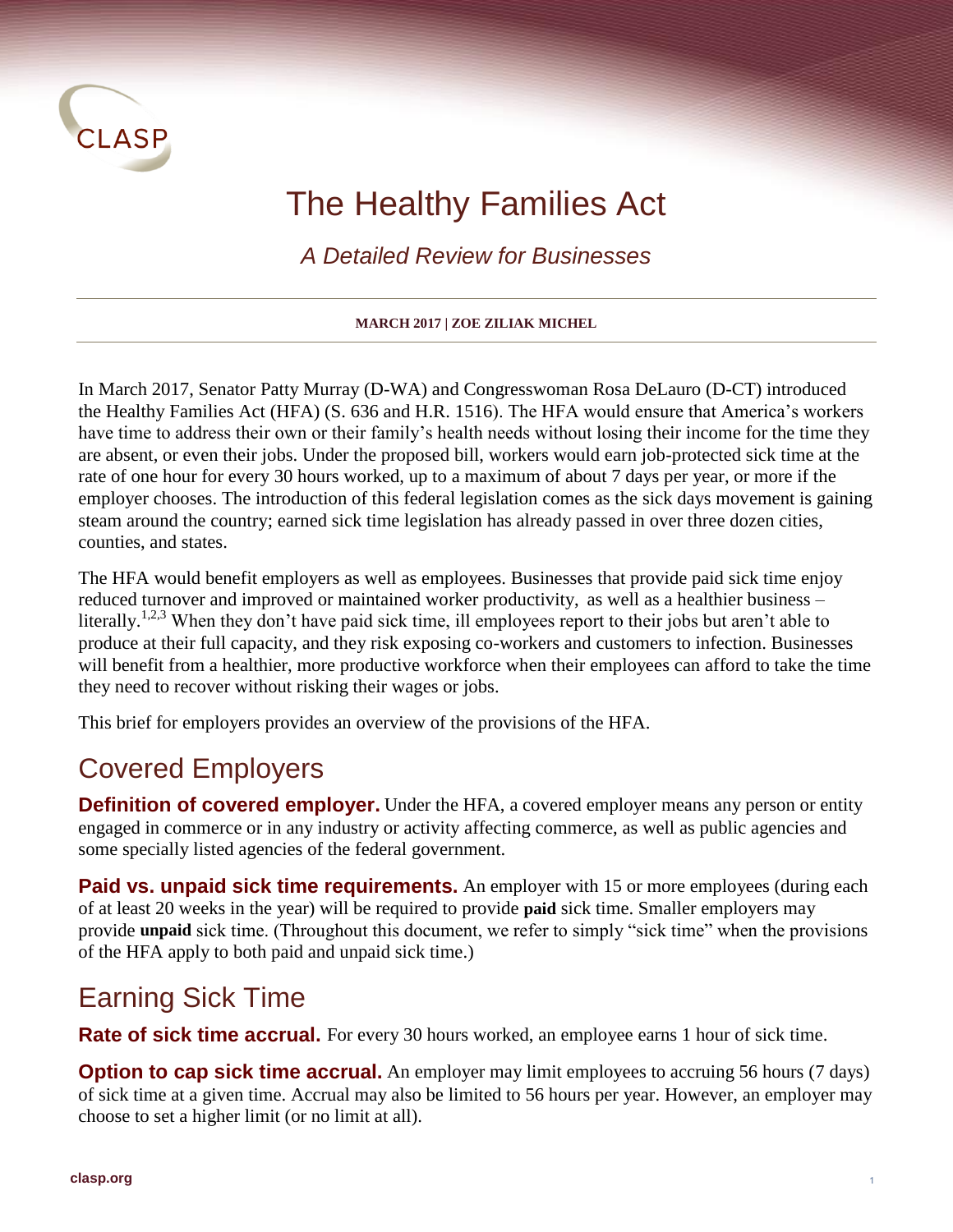**Option for employers with fewer than 15 employees to provide paid sick time.** While small employers have the option of providing unpaid sick time to their employees, they may instead provide paid sick time if they choose.

**Paid Time Off (PTO) or vacation policies.** A PTO or vacation policy may meet the requirements of the HFA as long as the employer's policy offers employees time off in the same amount and for the same purposes as outlined in the bill. For example, if an employee comes down with the flu and can use PTO or vacation time without giving advance notice, those policies are adequate if the total amount of time and uses conform to the requirements of the HFA.

**Date of initial sick time accrual.** An employee begins to earn sick time at the commencement of employment. (See below for waiting period regarding use of sick time by new employees.)

**Carryover of sick time.** An employee's sick time carries over from one calendar year to the next, with the exception that an employee's accrual of sick time may be limited to 56 hours (7 days) at one time. As a result, an employee does not lose all earned but unused hours at the end of the calendar year. However, the employer is never required to allow employees to accrue more than 56 hours of earned sick time at one time.

**Reinstatement of sick time for rehired employees.** An employer must reinstate an employee's previously earned sick time if the employee is rehired within 12 months after the separation by the same employer. The employee will be eligible to use the sick time beginning on the date of rehire.

**Exempt employees.** For the purposes of calculating sick time accrual, employees who are exempt from overtime requirements<sup>4</sup> are assumed to work 40-hour weeks. If the normal workweek of an exempt employee is shorter than 40 hours, however, the employee earns sick time based on that shorter normal workweek.

#### **Contracts, collective bargaining agreements, and other employee benefit**

**programs.** Employees' rights under the HFA are not diminished if they are covered by programs or plans that offer less protection than the law. (However, the presence of a collective bargaining agreement would affect the date on which an employee gains coverage under the HFA. For employees not covered by a collective bargaining agreement, the HFA would take effect six months after the U.S. Secretary of Labor issued regulations. For employees covered under a collective bargaining agreement, the HFA would take effect either 18 months after the Secretary of Labor issued regulations or on the date the collective bargaining effect was terminated, whichever was earlier.)

## Using Sick Time

**Date of eligibility to use sick time.** Employees become eligible to access their sick time beginning on the 60th calendar day following commencement of their employment. Employers may choose to allow employees to use their sick time sooner, and may loan sick time to employees in advance.

**Allowed uses of sick time.** Employees may use sick time for **a)** their own physical or mental illness, injury, or medical condition; **b)** obtaining professional medical diagnosis or care, including preventive care; **c)** caring for a family member or anyone related by blood or affinity who is the equivalent of a family member; **d)** attending a child's school meeting or meeting at a place where the child is receiving care necessitated by the child's health condition or disability; or **e)** obtaining various types of treatment or assistance (including taking legal action) for themselves or a family member in cases of domestic violence,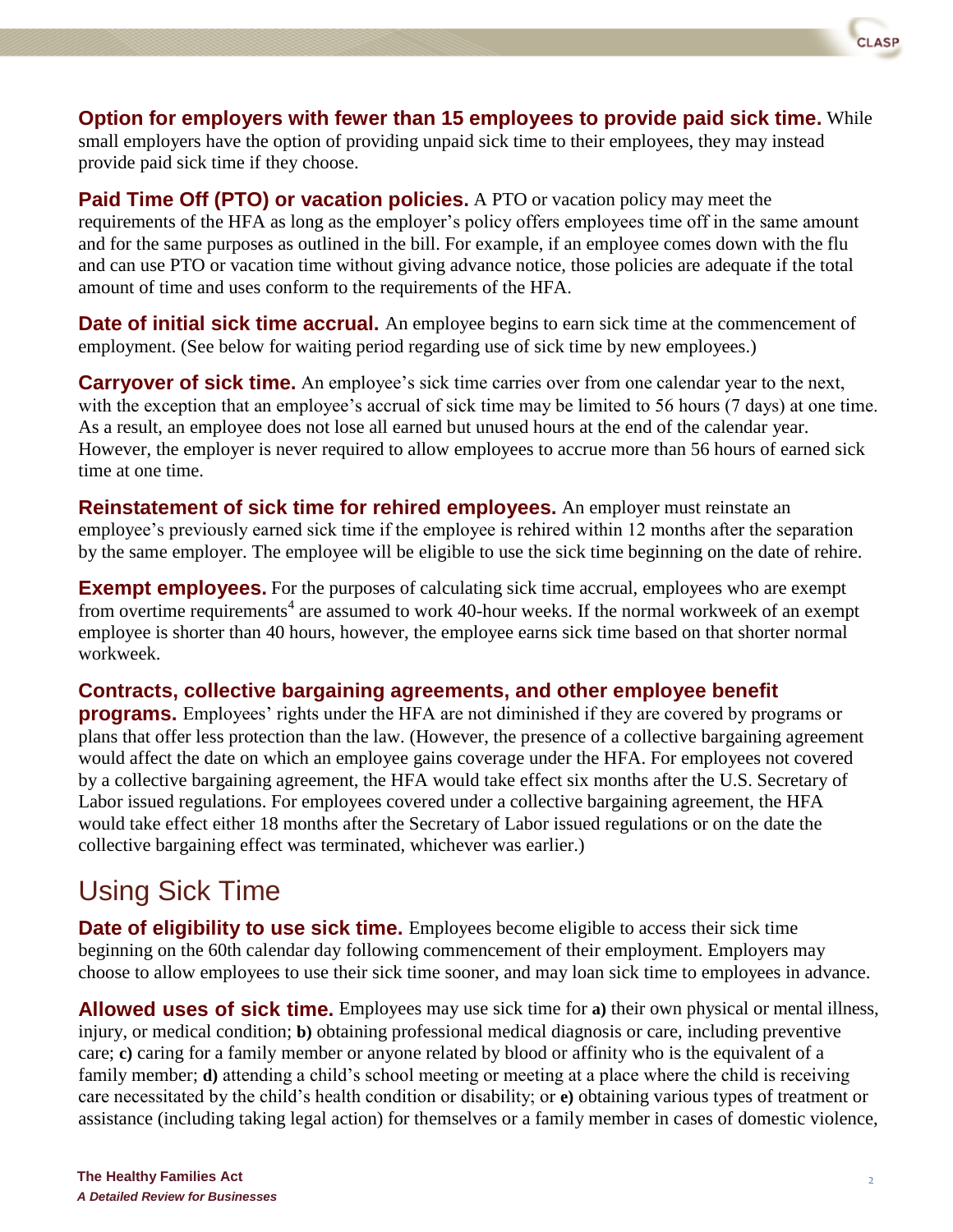

sexual assault, or stalking.

**Advance notification of intent to use sick time.** An employer may not require an employee to provide advance notification for every use of sick time. However, an employee must provide advance oral or written notice to the employer, including the expected duration of the use, *whenever it is foreseeable*. If the need is foreseeable at least seven days in advance, the employee must provide at least seven days' advance notice to the employer. If the need is not foreseeable, the employee must inform the employer as soon as practicable. Employees are not required to inform employers of the reason for the absence.

**No requirement for employee to find replacement.** Employers may not make employees' use of sick time conditional upon searching for or finding a replacement employee to cover the hours during which the employee will use the sick time.

**No requirement for payout upon separation from employment.** Employers are not required to pay employees for earned unused sick time upon the employee's termination, resignation, retirement, or other separation from employment.

### Certification of Need for Absence

**Requiring certification.** An employer may require that a request to use sick time be supported by a certification issued by the health care provider of the eligible employee or of the employee's family member (or from sources listed below in cases of domestic violence, sexual assault, or stalking) only if the sick time is used for *more than three consecutive workdays*. Employers have the option not to require such certification.

**Deadline for submission of certification.** The employee shall provide a copy within a timely manner, not later than 30 days after the first day on which sick time is used.

#### **Required information for certifications of sick time use for medical conditions.**

When the use of sick time is due to a medical condition of the employee or the employee's family member, the certification must indicate the date on which the sick time will be needed; the probable duration of the absence; the appropriate medical facts within the knowledge of the health care provider regarding the condition, subject to privacy concerns; and a statement that absence from work is medically necessary; or the dates on which a medical diagnosis or procedure is scheduled, or a statement that time to care for a family member is needed.

**Medical privacy concerns.** In issuing the certification, the health care provider must make reasonable efforts to limit the medical facts disclosed to the minimum necessary to establish a need for the employee to use sick time.

**Required information for certifications of sick time use related to domestic violence, sexual assault, or stalking.** For time off because an employee or the employee's family member is a victim of domestic violence, sexual assault, or stalking, an employer may require that an employee submit one of the following forms of documentation, but may not specify which form of documentation the employee must submit:

- A police report indicating that the employee or a member of the employee's family was a victim of domestic violence, sexual assault, or stalking; **or**
- A court order protecting or separating the employee or a member of the employee's family from the perpetrator of an act of domestic violence, sexual assault, or stalking; **or**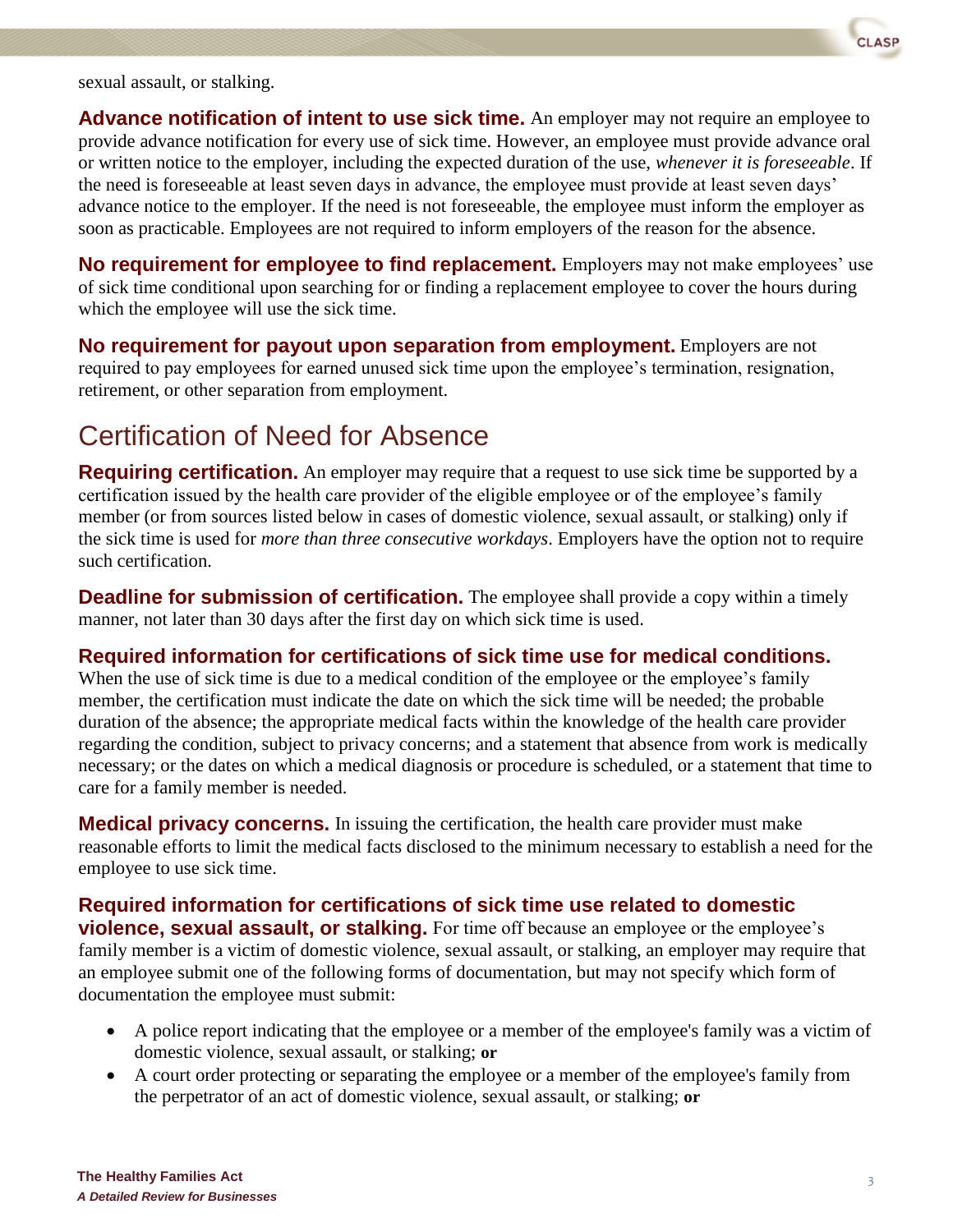- Other evidence from the court or prosecuting attorney that the employee or a member of the employee's family has appeared in court or is scheduled to appear in court in a proceeding related to domestic violence, sexual assault, or stalking; **or**
- Other documentation signed by an employee or volunteer working for a victim services organization, an attorney, a police officer, a medical professional, a social worker, an antiviolence counselor, or a member of the clergy, affirming that the employee or a member of the employee's family is a victim of domestic violence, sexual assault, or stalking.

**Employer maintenance of employee confidentiality.** If a certification for an employee's use of sick time includes medical information or information about domestic violence, sexual assault, or stalking related to an employee or the employee's family member, the employer must keep that information in a separate file from other personnel information and not disclose the information without permission of the employee. An exception is granted in cases where reporting the domestic violence, sexual assault, or stalking is required by federal or state law.

## Notice and Posting

**Notification of rights.** An employer must notify employees of their rights under the HFA both by including information about sick time rights in any employee handbook and by posting a notice with the information in a conspicuous place where employee notices are usually posted. The information in the employee handbook and the posted notice must include pertinent information describing available sick time, information pertaining to the filing of an action under the HFA, the details of the notice requirement for foreseeable absences, and the protections the employee has under the HFA, as well as information on how to contact the Secretary of Labor if any of the rights are violated.

**Penalty for posting violations.** An employer who willfully violates the posting requirements will be subject to a civil fine in an amount no greater than \$100 for each separate offense.

## Exercise of Rights

**Application of sick time use to absence control policies forbidden.** Employers may not count use of sick time against employees under a no-fault attendance policy or other absence control policy.

**Protection from retaliation.** Employers may not discriminate against, discharge, or retaliate against employees or job applicants for exercising or attempting to exercise their rights under the HFA.

## Employer Records

**Record-keeping and reporting.** Employers must keep and preserve records of their employees and of their wages, hours, and other conditions and practices of employment, including earning and use of sick time, and preserve such records and make reports to the Secretary of Labor as prescribed by regulation. Employers will not have to submit records of compliance with the HFA more than once in any 12-month period, unless the Secretary has reason to believe the employer has violated the HFA or one of its regulations.

## **Enforcement**

**Employee right of action.** Employees or their representatives may bring a civil action to recover damages or equitable relief against an employer in a federal or state court for violation of the HFA.

**ASP**